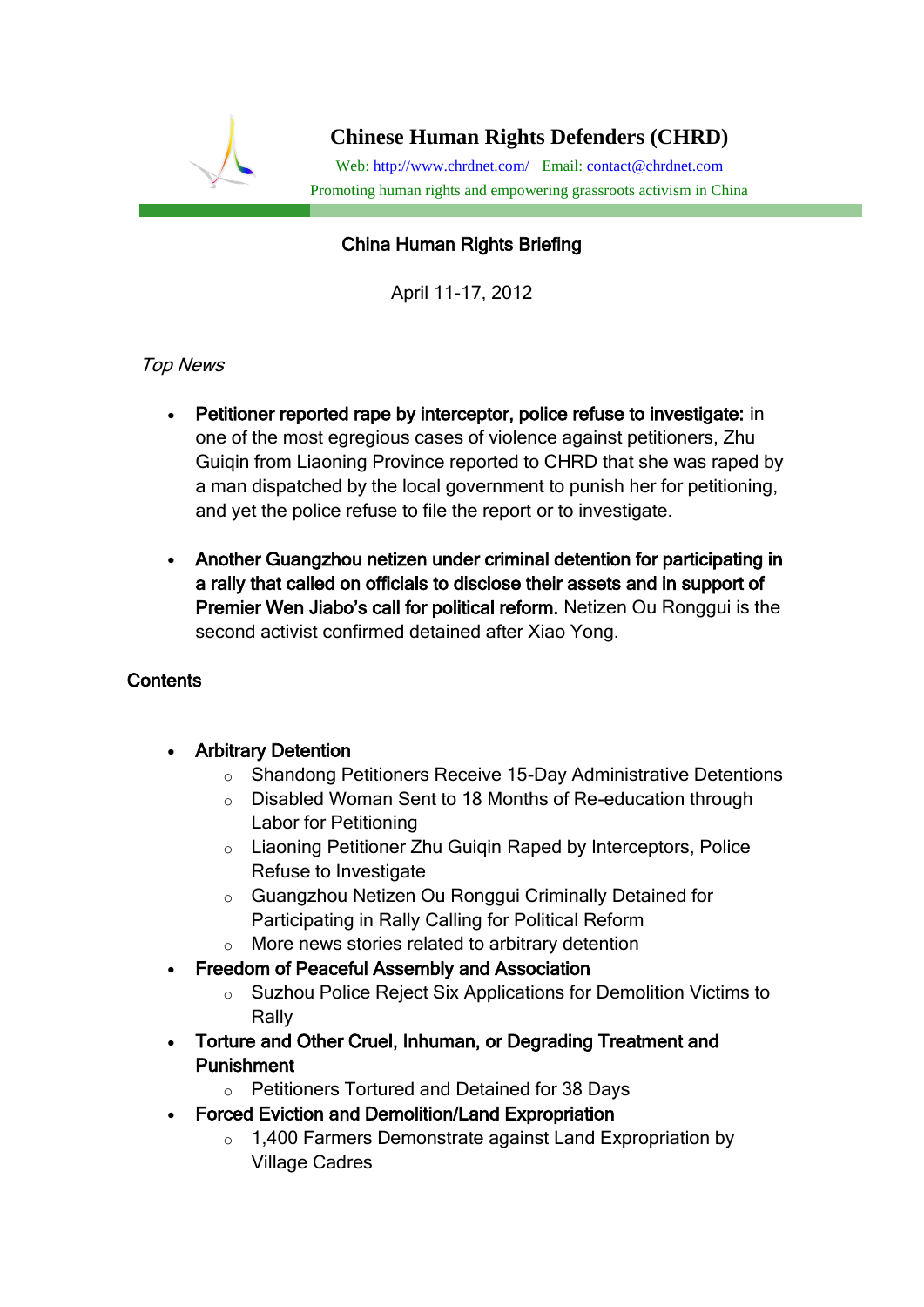- o Elderly Couple's Home Demolished without Compensation, Prior **Notice**
- Legal Rights
	- o Jiangxi Activists Seek Investigation, File Accusations Over Recent Rights Violations

#### Arbitrary Detention

#### Shandong Petitioners Receive 15-Day Administrative Detentions

Two Shandong residents, Zhang Ruilian (张瑞莲) and Yang Zhenting (杨振亭), have been issued 15-day administrative detentions after being taken into custody while petitioning in Beijing. On April 12, Beijing police officers and interceptors from Shandong seized four petitioners outside of a guesthouse in Fengtai District. While two in the group were allowed to go home, public security officers from Laizhou City subsequently issued administrative punishments to Zhang and Yang, whose detentions run to April 27. They are currently being held in the detention house at the Laizhou City Public Security Bureau. Zhang has petitioned in recent years over harassment from authorities and financial issues related to a mine that she co-owns with her husband.  $(CHRD)^{i}$ 

## Disabled Woman Sent to 18 Months of Re-education through Labor for **Petitioning**

After she was intercepted in Beijing, Zhao Guixiang (赵桂香), a petitioner from Shulan City in Jilin Province, was first administratively detained for 10 days before she was sent to 18 months of Re-education through Labor (RTL). Zhao was at her rented flat in Beijing when over ten police officers and officials from her hometown burst into the property. They seized her mobile phone, identity card, petitioning materials, and then forced her into a vehicle and drove her to Shulan City, where she was first subjected to 10 days of administrative detention and then sent to a RTL facility to serve for 18 months. The official reasons for her detention are unclear. Zhao has been petitioning since 2004 after she was disabled in a traffic accident, when the authorities allegedly failed to properly evaluate the level of her disability.  $(CHRD)^{ii}$ 

## Liaoning Petitioner Zhu Guiqin Raped by Interceptors, Police Refuse to Investigate

Veteran petitioner Zhu Guiqin (朱桂芹), from Fushun City in Heilongjiang Province, was kidnapped and raped in Beijing by unidentified men allegedly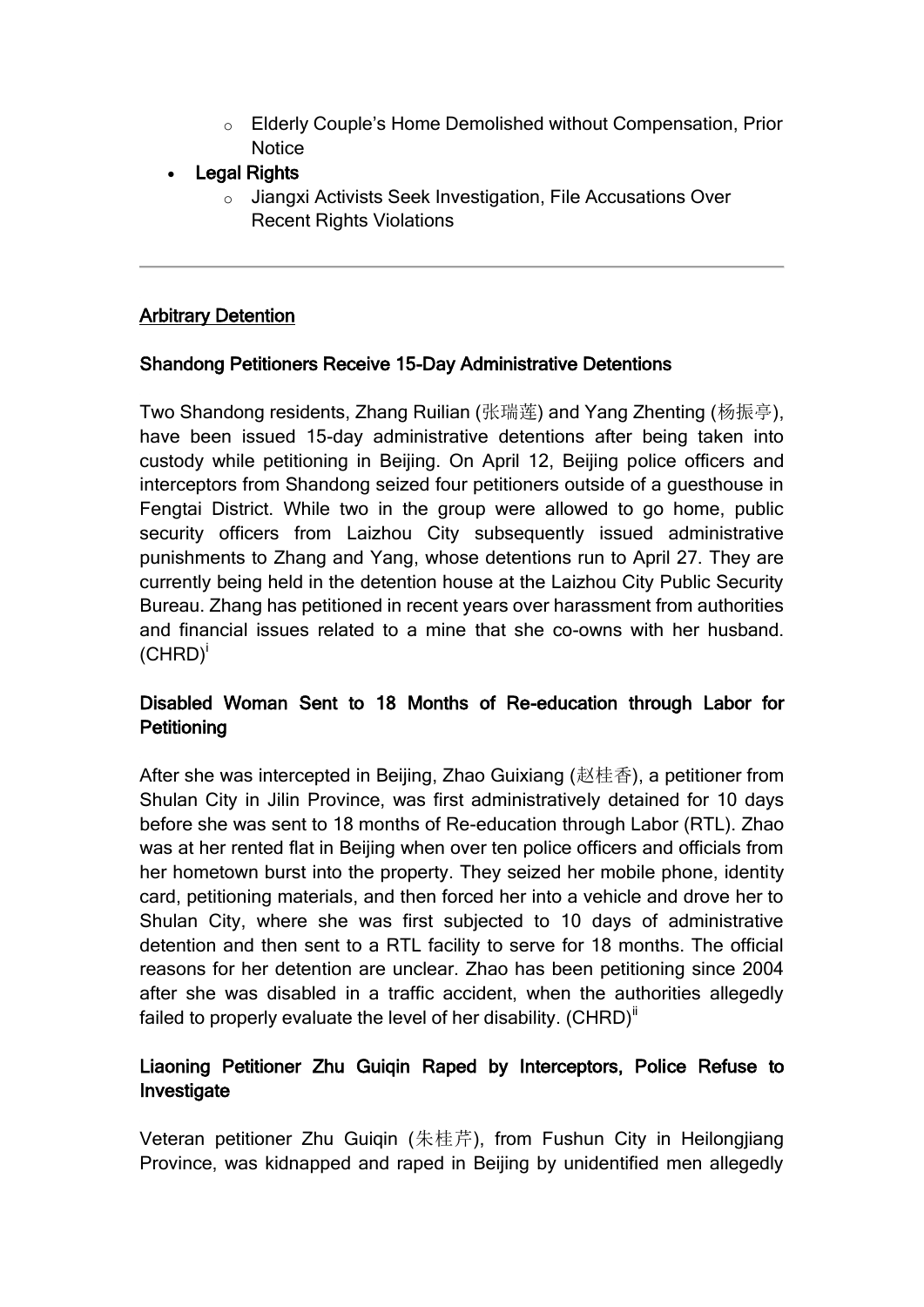hired by the local government between April 11 and 13, in one of the most serious incidents of violence against female petitioners CHRD has documented. On April 11, Zhu was kidnapped off the streets in Beijing and stuffed into a van. The men confiscated her identity card, mobile phones, USB drive, bank cards and cash, hooded her and tied up her hands and feet. They told her that it was the local government that had paid them, and that they had been instructed to "do away with her in five days." Half an hour after Zhu was kidnapped, the van stopped and her captors told a man named "Xiao Hai" to get into the van. This man then molested and raped her. Afterwards Zhu was driven for half an hour more, where she was taken to a small windowless room and held for two days. On April 13, Zhu was driven back to Fushun City. She was met by the vice party secretary of the subdistrict office in front of her home. She continued to be held in her home for three days, during which she called both the local and the Beijing police, but both refused to investigate. After Zhu was released from house arrest, she went to the local police station, but the police officers again refused to file her case. (CHRD)<sup>iii</sup>

## Guangzhou Netizen Ou Ronggui Criminally Detained for Participating in Rally Calling for Political Reform

Another Guangzhou resident, Ou Ronggui (欧荣贵), has been criminally detained for participating in the March 31 rally in Guangzhou City calling on officials to disclose their assets and in support of Premier Wen Jiabo's call for political reform. Ou was formally placed under criminal detention for "illegal assembly" on April 4, according to the arrest warrant issued by the Guangzhou Public Security Bureau (PSB) Tianhe Subdivision, which Ou's sister received on April 11. According to the previous notification from Tianhe PSB dated April 2, Ou was only subjected to 10 days of administrative detention. It is unclear what prompted the change of detention measure to criminal detention. Ou is the second activist confirmed to be criminally detained for participating in the rally after Xiao Yong (肖勇). A number of others, including Huang Wenxun (黄 文勋) from Guangdong Province and Yang Chong (杨崇) from Jiangxi Province, have been taken into custody in relation to the rally but no further information is available about their fate. On March 31, a group of about 10 netizens gathered in Guangzhou's city center and marched, holding signs calling for democracy and transparency.  $(CHRD)^{iv}$ 

#### More news stories related to arbitrary detention

"Gansu Netizen Faces Indictment for 'Inciting Subversion' for Posts on Microblogs and Blogs" (陈平福被控"[煽动颠覆国家政权](http://wqw2010.blogspot.com/2012/04/blog-post_7614.html)",因病被监视居住) April 16, 2012.

"Three Independent Candidates Released from Administrative Detention in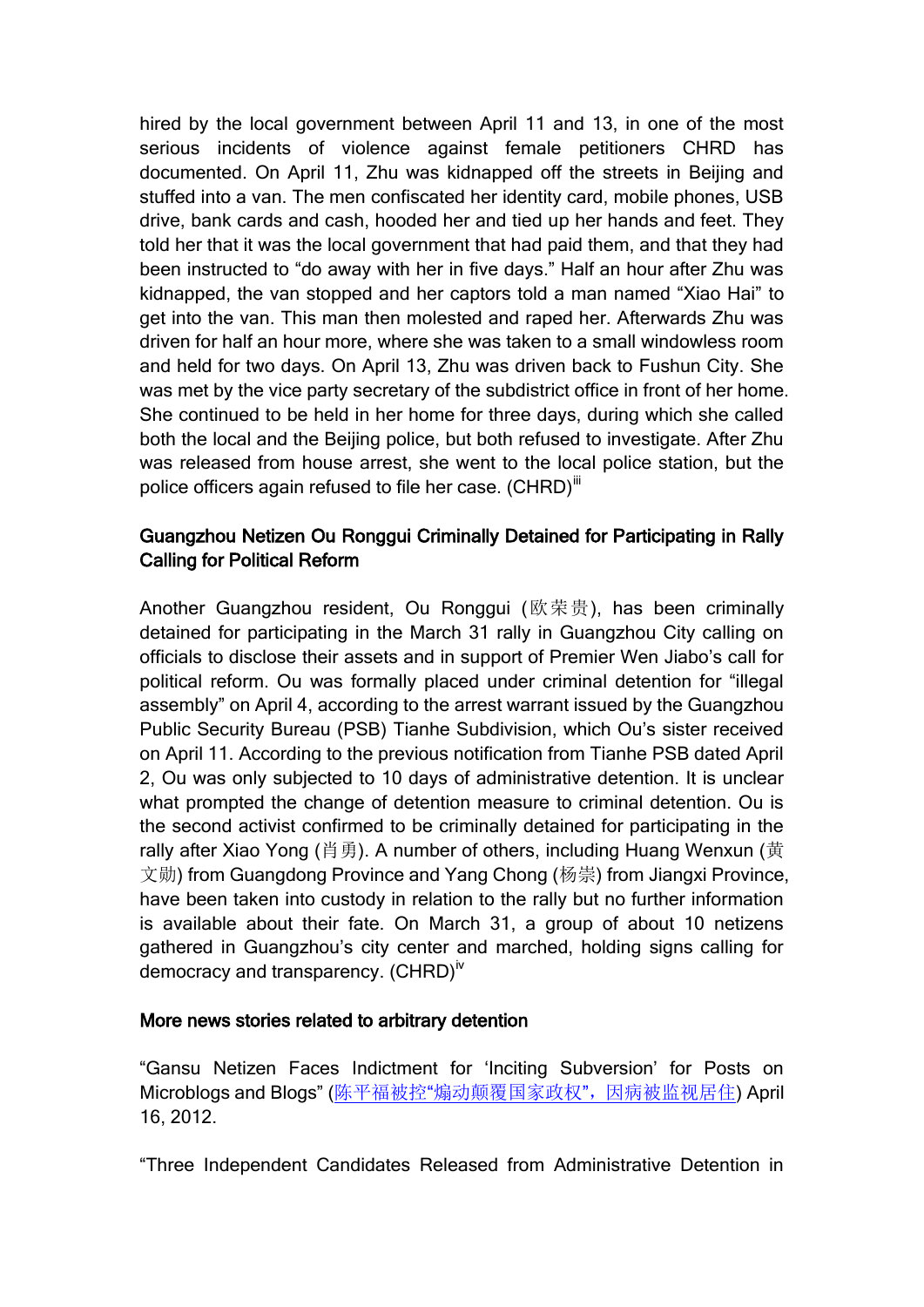Chengdu City" ([成都双流警方报复性拘留的独立候选人三人获释](http://wqw2010.blogspot.com/2012/04/blog-post_2335.html)), April 14, 2012.

Beijing Activists Ni Yulan and Dong Jiqin's Daughter Subjected to Soft Detention at Home ([北京维权律师倪玉兰之女董璇被软禁](http://wqw2010.blogspot.com/2012/04/blog-post_5767.html)), April 11, 2012.

Beihai Lawyer Yang Zaixin Barred from Using Computer and Cellphone While under Residential Surveillance in a "Designated Location" ([北海维权律师杨在](http://wqw2010.blogspot.com/2012/04/blog-post_12.html) [新被剥夺通讯权](http://wqw2010.blogspot.com/2012/04/blog-post_12.html)), April 12, 2012.

Three Hubei Petitioners Taken Away for Photographing in Tiananmen Square, Whereabouts Unknown ([湖北三访民在天安门广场拍照被抓后失去音信](http://wqw2010.blogspot.com/2012/04/blog-post_462.html)), April 12, 2012.

## Freedom of Peaceful Assembly and Association

## Suzhou Police Reject Six Applications for Demolition Victims to Rally

Authorities in Suzhou have deprived local petitioners of their right to assembly by rejecting six applications for them to hold a rally to protest government corruption and actions that led to their homes being violently demolished. Since late December, a special armed police unit has turned down the string of applications submitted by Wu Qihe (吴其和) and others. The unit chief has claimed the rally is unlawful and would constitute the crime of "disrupting social order." In order to try to get a rally approved, the petitioners have repeatedly sought out the unit, redrafted the application according to police specifications, and also contacted relevant agencies, but all to no avail. Besides not granting permission for the rally, police have also refused to issue a written decision to the petitioners.  $(CHRD)^{V}$ 

#### Torture and Other Cruel, Inhuman, or Degrading Treatment and Punishment

#### Petitioners Tortured and Detained for 38 Days

Two petitioners from Nanchang City in Jiangxi City were detained and tortured for 38 days for petitioning in Beijing about government corruption between June 10 and July 28 in 2011. On June 10, 2011, the petitioners, Wei Haijin (魏 海金) and Xiong Jianjun (熊建军) were taken to the police station in Fota Village Police Station in Nanchang City and interrogated about their earlier petitioning trips to Beijing. A group of about 13 thugs, led by the village's party secretary arrived and took the two petitioners away. They were first taken to an undisclosed location where they were detained, beaten three to four times daily, forced to kneel, given no water, fed little food, and subjected to other forms of humiliating treatment. They were then transferred to a second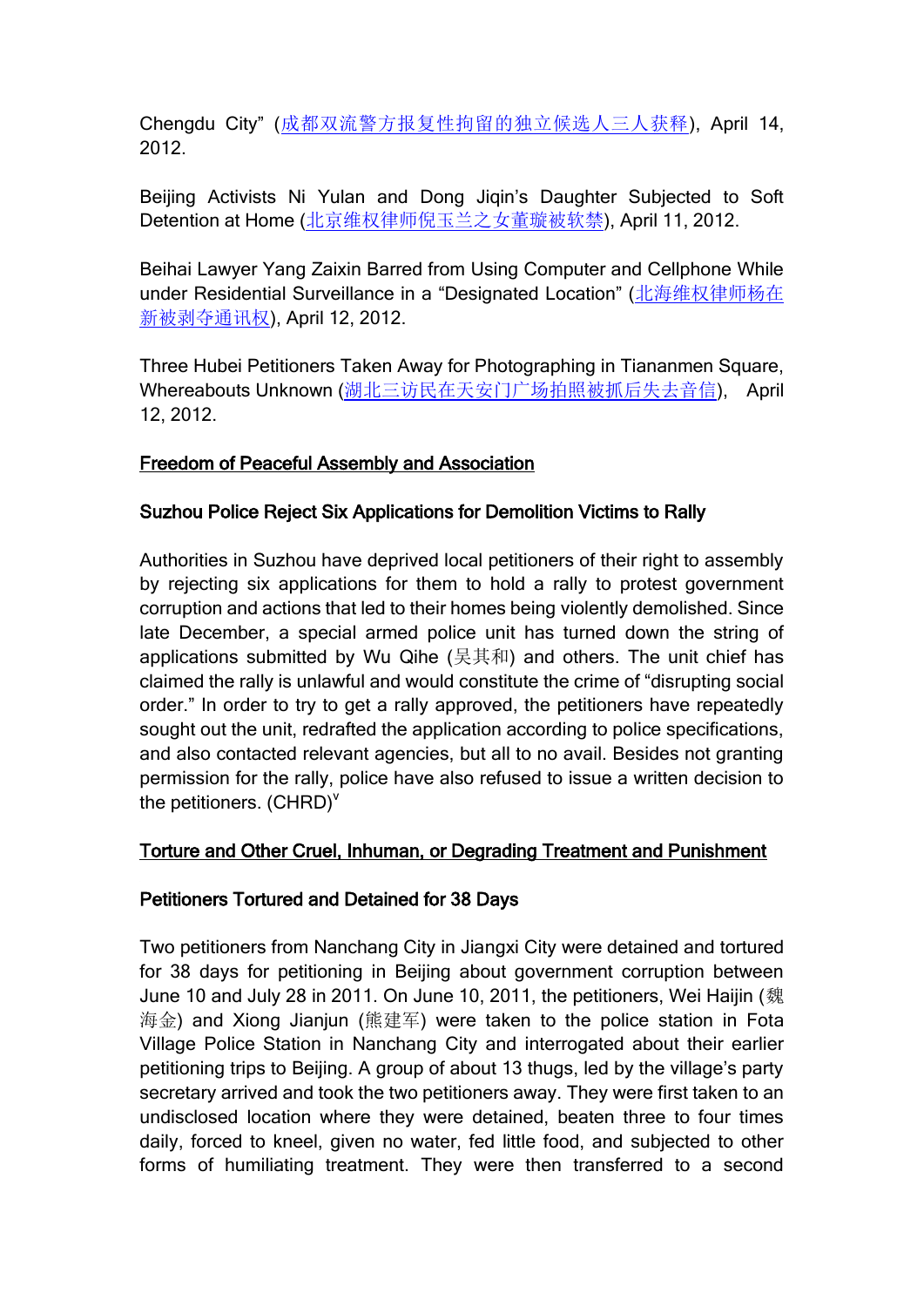location in the mountains, where they were severely beaten by wooden clubs while leaning over chairs and forced to kneel (sometimes on sharp gravel). The two were released only after they had signed guarantees that they would not petition in Beijing again, and that their previous petitioning activities were false accusations against the government.  $(CHRD)^{vi}$ 

#### Forced Eviction and Demolition/Land Expropriation

#### 1,400 Farmers Demonstrate against Land Expropriation by Village Cadres

On April 9, 1,400 villagers demonstrated on the streets of Mudan City in Heilongjiang Province, protesting against the illegal expropriation of village land for commercial purposes. The villagers, holding banners with the slogan "safeguard the interests of the people, punish corruption and return our farmland," were met by large groups of police officers. The police cordoned off the streets and dispersed the protestors, injuring a number of them and took into custody about 20. The villagers are from Wugou Village, which has about 5,000 inhabitants. The villagers allege that the village cadres illegally expropriated about 750 mu (about 0.5  $km^2$ ) of orchard and used it to build commercial properties for private gain. The villagers had repeatedly petitioned higher authorities but without avail. The villagers also staged a small demonstration a few days before, but the government made no response. (CHRD)vii

#### Elderly Couple's Home Demolished without Compensation, Prior Notice

In the morning of April 12, the home of an elderly couple was demolished by Nanning City government in Guangxi Province without compensation or prior notice. Just slightly past 7am on April 12, a crew of about 100, made up of hired thugs and government officials and police officers from Liangqing District government in Nanning City, arrived to demolish the home of Wei Yaorong (韦 耀荣) and Yu Linlian (玉月莲) without prior announcement. The crew burst into the couple's home, forcibly removed them, who is 79 and 78 years old, and bulldozed the building, burying with it all their belongings. The couple fainted and was sent by their family to a local hospital. The crew also prevented the couple's family from taking pictures of the demolition and seized the camera, threatening to detain anyone who dared to continue photographing. When their son asked the demolition crew to present government documents that might have authorized the action, the heads of the Liangqing District and the district's legal affairs office told him simply that it was the order of the Liangqing Party and the Liangqing district government. Although the district authorities had signed an agreement with the couple that they would receive one million RMB (roughly USD 158,600) in compensation for their  $605m^2$ home built in 2005, the compensation never materialized. (CHRD)<sup>viii</sup>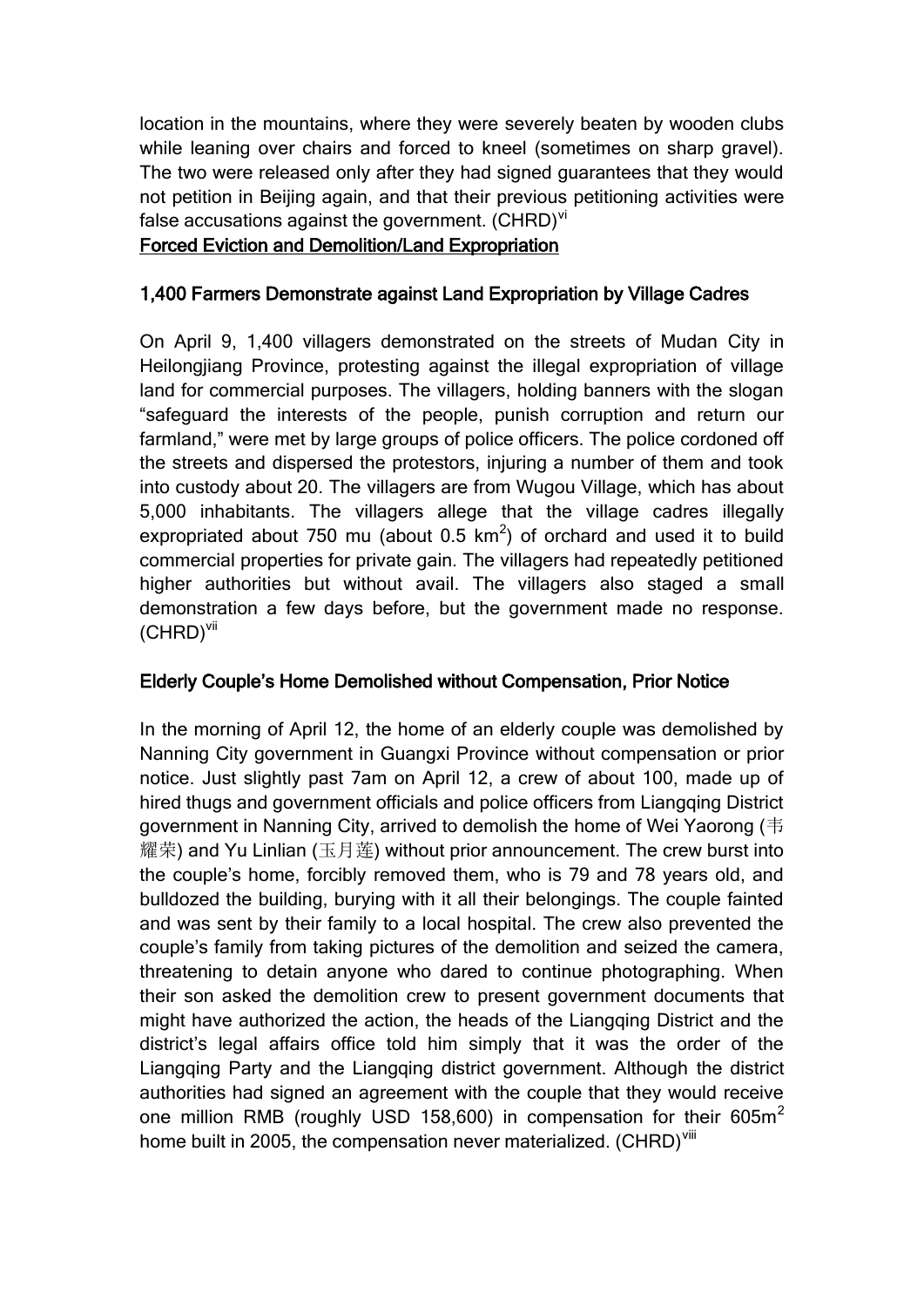More recent news related to Forced Eviction and Demolition:

Shandong Court Ignores Evictees' Application for Suit against Local Government for Violent Eviction ([山东临沂中院拒绝受理民告官,受害人给院长](http://wqw2010.blogspot.com/2012/04/blog-post_13.html) [发督办信\(图\)](http://wqw2010.blogspot.com/2012/04/blog-post_13.html)), April 13, 2012.

# Legal Rights

## Jiangxi Activists Seek Investigation, File Accusations Over Recent Rights **Violations**

Three activists and independent People's Congress candidates from Jiangxi have pursued legal procedures related to blatant rights violations they have endured in the past two months. In doing so, their principal aim is to establish an official record since the incidents are unlikely to be investigated, much less taken up in a court. Liu Ping (刘萍), Li Sihua (李思华), and Wei Zhongping (魏 忠平)—all frequent targets of harassment by Xinyu City authorities—have faced even greater abuses of late, particularly since around the time of the "Two Meetings," having been arbitrarily detained, beaten, and robbed of property. Authorities have refused to assume legal responsibility over any of the illegal behavior. On April 9, Liu Ping went to a police station to demand they look into rights violations she endured over two weeks in March—including being strip-searched, severely beaten, and held in a black jail—but officers acted indifferently. Later that day, Li Sihua handed over to officers a report of harassment he suffered after being detained following his return from a training program abroad, but one officer told him that they could not deal with the issue.

On April 10, Liu, Li, and Wei Zhongping—Wei was detained for nearly three weeks from late February, and suffered broken ribs and fractured bones in his spine from a beating—went together to file accusations about abuses at the Yushui District People's Procuratorate. The staff accepted the trio's materials but refused to issue a certificate confirming their receipt, simply stating the activists will be contacted if higher authorities decide to docket the case.  $(CHRD)^{ix}$ 

Editors: Victor Clemens and Wang Songlian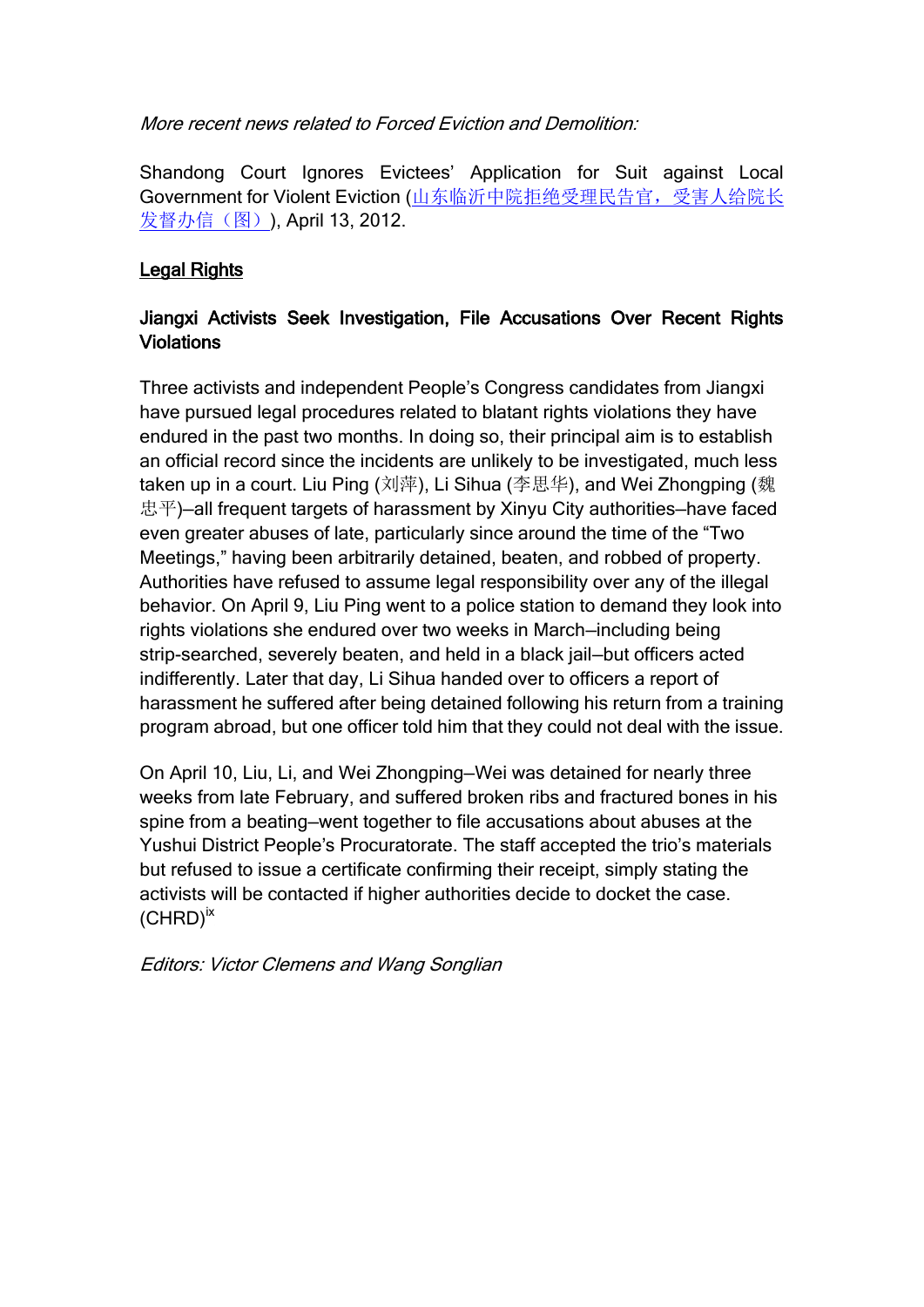Chinese Human Rights Defenders (CHRD) is a China-based, non-political, non-governmental network of grassroots and international activists promoting human rights and empowering grassroots activism in China. CHRD's objective is to support human rights activists in China, monitor human rights developments, and assist victims of human rights abuses. CHRD advocates approaches that are non-violent and based on rule of law. CHRD conducts research, provides information, organizes training, supports a program of small grants to human rights activists and researchers, and offers legal assistance.

*Chinese Human Rights Briefing* (CHRB) is a newsletter providing the latest information on China's human rights developments. Our information originates from Chinese human rights defenders and groups at the grassroots. CHRD is responsible for all information published in CHRB. A compilation of each week's CHRBs, updated daily, is available on our website.

Please feel free to use CHRD information, and please attribute it to CHRD when you do so.

To unsubscribe, please "Reply" to this mail with "unsubscribe" in the "Subject" line.

<u>.</u>

<sup>i</sup> "Laizhou, Shandong Petitioners Zhang Ruilian and Yang Zhenting Issued 15-Day Detentions" ([山东莱](http://wqw2010.blogspot.com/2012/04/blog-post_3493.html) [州访民张瑞莲、杨振亭被拘留15天](http://wqw2010.blogspot.com/2012/04/blog-post_3493.html)), April 13, 2012, CHRD; "Laizhou, Shandong Petitioners Jing Meijie, Zhang Ruilian Taken Away By Police, Whereabouts Unknown" ([山东莱州访民荆美杰、张瑞](http://wqw2010.blogspot.com/2012/03/blog-post_01.html) [莲被公安带走下落不明](http://wqw2010.blogspot.com/2012/03/blog-post_01.html)), March 1, 2012, CHRD

<sup>ii</sup> "Jilin Petitioner Zhao Guixiang Kidnapped by Local Interceptors, Detained and Sent to RTL" ([吉林访](http://wqw2010.blogspot.com/2012/04/blog-post_5502.html) [民赵桂香被地方绑架拘留劳教](http://wqw2010.blogspot.com/2012/04/blog-post_5502.html)(图)), April 15, 2012.

<sup>iii</sup> "Liaoning Petitioner Zhu Guiqin Kidnapped and Raped, Police Ignored Her Report" ([辽宁访民朱桂](http://wqw2010.blogspot.com/2012/04/blog-post_7989.html) [芹遭绑架奸污,报案警方不理](http://wqw2010.blogspot.com/2012/04/blog-post_7989.html)), April 16, 2012.

<sup>iv</sup> CHRD, "Guangzhou Citizen Ou Ronggui's Administrative and Criminal Detention Notices" ([广州公民](http://wqw2010.blogspot.com/2012/04/blog-post_9725.html?spref=tw) [欧荣贵的行政、刑事拘留书\(图\)](http://wqw2010.blogspot.com/2012/04/blog-post_9725.html?spref=tw)), April 12, 2012.

v "Suzhou Demolition Victims Have Six Applications for Protest Rally Rejected" ([苏州拆迁访民连续](http://wqw2010.blogspot.com/2012/04/6_13.html) 6 [次申请游行遭拒](http://wqw2010.blogspot.com/2012/04/6_13.html)), April 13, 2012.

<sup>vi</sup> "Jiangxi Nanchang Petitioner Detained for 38 Days, Tortured" ([江西南昌访民遭关押](http://wqw2010.blogspot.com/2012/04/38.html) 38 天被施酷 [刑](http://wqw2010.blogspot.com/2012/04/38.html)), April 16, 2012.

vii CHRD, "Heilongjiang Mudan City 1,400 Farmers Demonstrate on the Streets Against Cadres' Land Sale for Private Gain" ([黑龙江牡丹江市1400农民上街抗议干部私卖土地](http://wqw2010.blogspot.com/2012/04/blog-post_3655.html)), April 11, 2012.

viii CHRD, "Government Setup Trap to Obtain Signature to Agreement, Nanning Home Forcibly Demolished in Guangxi Province" (政府设局骗签协议 [广西南宁一民宅被强拆](http://wqw2010.blogspot.com/2012/04/blog-post_4832.html)), April 12, 2012.

ix "Three Independent Candidates, Rights Activists from Xinyu City, Jiangxi Report, Pursue Lawsuit Over Detentions, Beatings, and Thefts"([江西新余三位独立参选人、维权人士就被关、被毆、被抢](http://wqw2010.blogspot.com/2012/04/blog-post_8370.html) [事件报案并起诉](http://wqw2010.blogspot.com/2012/04/blog-post_8370.html)), April 12, 2012, CHRD; "Jiangxi Independent Candidate Wei Zhongping Reveals Details of Black Jail Detention, Beatings During 'Two Meetings"" ("两会"期间, 江西独立参选人魏 [忠平被殴打的详细情况](http://wqw2010.blogspot.com/2012/04/blog-post_5398.html)), April 2, 2012, CHRD; "Liu Ping: Encounters Horrible Treatment in 'Black Jail' During 'Two Meetings'" (刘萍:"两会"被关"黑监狱"[遭虐经过](http://wqw2010.blogspot.com/2012/03/blog-post_6233.html)), March 25, 2012, CHRD; "Xinyu, Jiangxi Rights Activists Li Sihua, Wei Zhongping & Others Put Under 'Soft Detention'" ([江西新余维](http://wqw2010.blogspot.com/2012/03/blog-post_1252.html) [权人士李思华、魏忠平等被软禁](http://wqw2010.blogspot.com/2012/03/blog-post_1252.html)), March 2, 2012, CHRD; "Independent Candidate Li Sihua Taken